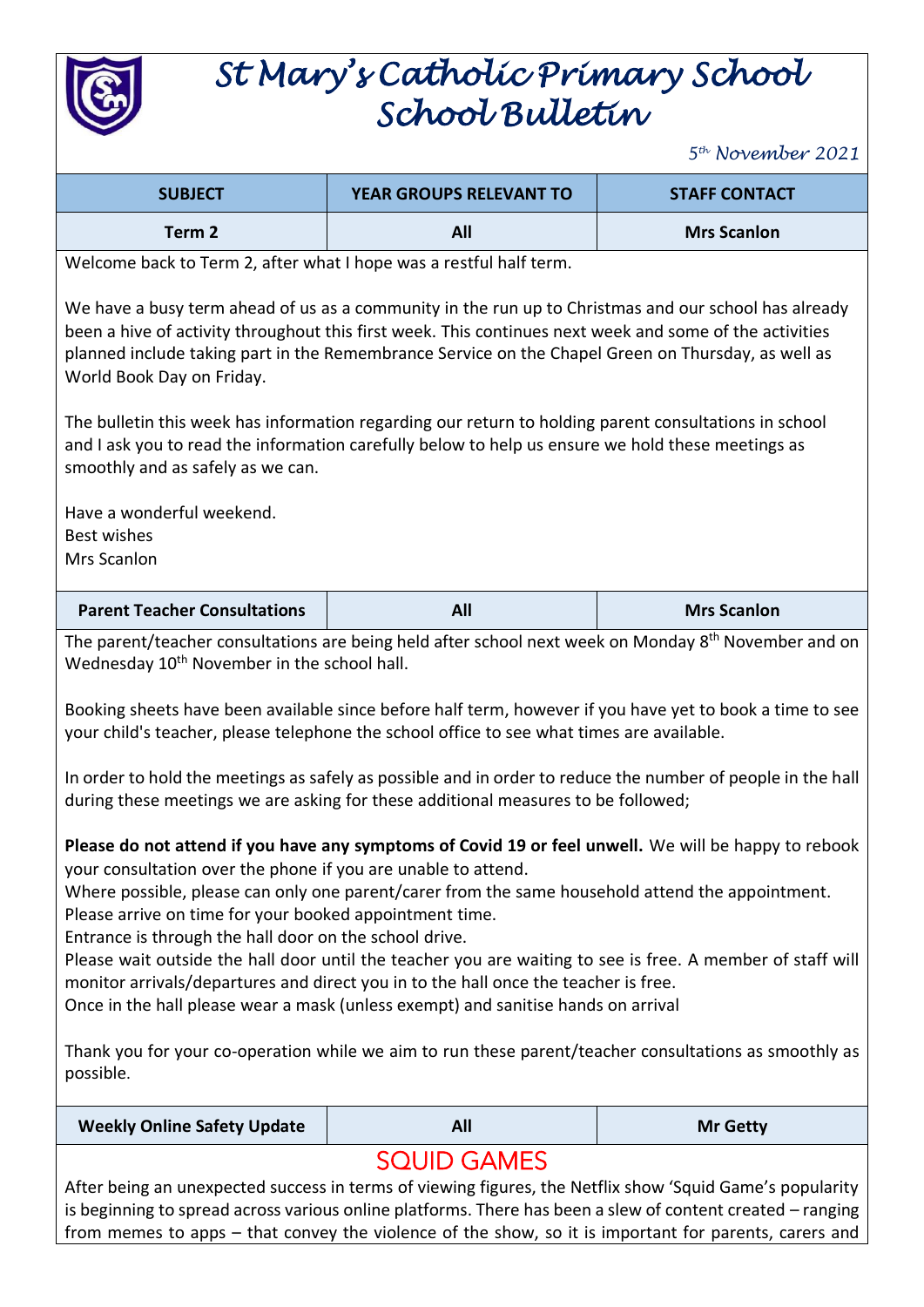educators to understand the basis of Squid Games and the potential risks to young people who might be exposed to it.

Please follow the link below to read more about this: [https://nationalonlinesafety.com/wakeupwednesday/squid-game-trending-across-platforms-what](https://nationalonlinesafety.com/wakeupwednesday/squid-game-trending-across-platforms-what-parents-need-to-know)[parents-need-to-know](https://nationalonlinesafety.com/wakeupwednesday/squid-game-trending-across-platforms-what-parents-need-to-know)

| <b>Dressing Up Request</b> | All<br>- --- | <b>Office</b> |
|----------------------------|--------------|---------------|
|----------------------------|--------------|---------------|

As part of our work on providing different playground zones for the children to enjoy at lunchtimes, we are hoping to gather a bank of 'dressing-up' items to be used by the children. This might include full outfit/costumes, wigs, masks, or other safe items such as wings or soft material props. It would be lovely to get a range of sizes so that children of all ages can access this zone on days when it is set up.

If you have any items that you are happy to donate, we kindly ask that you bring them to the School Office.

Many thanks for your support!

*Please note: we ask that you do not donate any prop weapons (e.g. toy swords) as we will not be able to use these.*



| <b>East Sussex Courses</b> | ומ<br>$\mathbf{H}$ | <b>Office</b> |
|----------------------------|--------------------|---------------|
|                            |                    |               |

We shared a flyer full of Free courses for all parents from 'Open for Parents'. Unfortunately, the contact details have not been working, so anyone who may have tried to book a course, may not have got through. Please see the attached 'HHO email Parenting Guide' for updated information.

They can offer help and support directly to parents, **free of charge**, as part of East Sussex's Early Help 0- 19 Services provision. They provide a variety of online parenting courses, each with specific tips to help deal with the most common behaviour problems. If you are interested in booking any courses, please take a look at the attached flyer for more Information.

| <b>Odd Socks Day</b><br>All<br><b>Mr Getty</b> |
|------------------------------------------------|
|------------------------------------------------|

The national Anti-Bullying Week takes place the week of 15-19<sup>th</sup> November and St Mary's will be marking this week with class activities and a whole-school assembly. This year's theme is 'One Kind Word'.

On Monday 15<sup>th</sup> November, schools across the country will be kicking off the week with 'Odd Socks Day'. Therefore, **we are inviting children to wear a pair of odd socks of their choice on this day** (long/short, bright colours/patterned) as a visual reminder that we are all unique and the importance of respecting and valuing this.

We hope this week will build upon our recent work as part of our new initiative of termly 'T.E.A.M. Days' as well as the work we are doing across the school in RSHE lessons in educating our children about what bullying actually is and how it affects others over time.